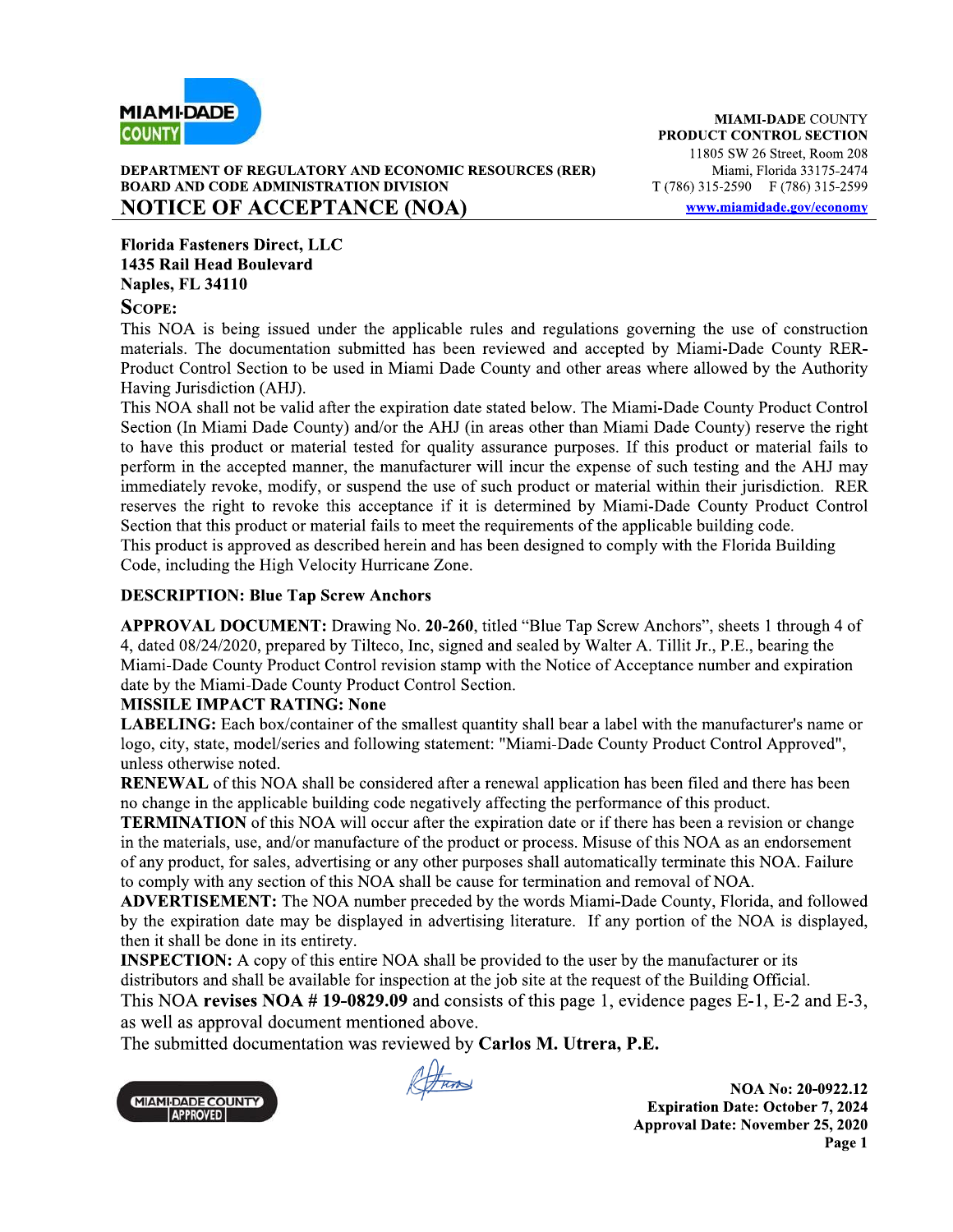### <u>NOTICE OF ACCEPTANCE</u> <u>E: EVIDENCE SUBMITTED</u>

## 1. 1. Evidence submitted under previous NOA's<br>A. DRAWINGS

# **DRAWINGS**<br>1. Drawin

Florida Fasteners Direct, LLC<br>
MOTIC<br>
1. Evidence submitted under<br>
A. DRAWINGS<br>
1. Drawing No. 15-<br>
05/01/2015, prep STERENTIANCE:<br>
MOTICE OF ACCEPTANCE:<br>
Example 10 and 25 and 26 and 26 and 26 and 26.<br>
15-118, titled "Blue Tap Screw And 05/01/2015, prepared by Tilteco, Inc, signed and<br>
ESTS "Submitted under NOA # 13-0521.10"<br>
Test Repor Drawing No. 15-118, titled "Blue Tap Screw Anchors", sheets 1 through 4 of 4, dated 05/01/2015, prepared by Tilteco, Inc, signed and sealed by Walter A. Tillit Jr., P.E.

## **B.** TESTS "Submitted under  $NOA \# 13-0521.10"$

|     | <b>Test Report No.</b>                | <b>Standard</b>      | Date     | <b>Signature</b>          |
|-----|---------------------------------------|----------------------|----------|---------------------------|
| 1.  | <b>HETI-12-A580</b>                   | <b>ASTM E488-10</b>  | 01/03/13 | Rafael E. Droz-Seda, P.E. |
| 2.  | <b>HETI-13-A1000</b>                  | <b>ASTM E488-10</b>  | 02/08/13 | Rafael E. Droz-Seda, P.E. |
| 3.  | HETI-12-A592                          | <b>ASTM E488-10</b>  | 01/03/13 | Rafael E. Droz-Seda, P.E. |
| 4.  | <b>HETI-13-T300</b>                   | <b>ASTM F606-11a</b> | 01/09/13 | Rafael E. Droz-Seda, P.E. |
| 5.  | <b>HETI-12-C110</b>                   | <b>ASTM C39-12</b>   | 12/13/12 | Rafael E. Droz-Seda, P.E. |
| 6.  | <b>HETI-12-C111</b>                   | <b>ASTM C39-12</b>   | 12/13/12 | Rafael E. Droz-Seda, P.E. |
| 7.  | HETI-12-C113                          | <b>ASTM C39-12</b>   | 01/09/13 | Rafael E. Droz-Seda, P.E. |
| 8.  | <b>HETI-13-C305</b>                   | <b>ASTM C39-12</b>   | 02/08/13 | Rafael E. Droz-Seda, P.E. |
|     |                                       |                      |          |                           |
|     | "Submitted under $NOA \# 11-0316.07"$ |                      |          |                           |
| 9.  | <b>HETI-11-A500</b>                   | <b>ASTM E488-96</b>  | 01/13/11 | Candido F. Font, P.E.     |
| 10. | <b>HETI-10-A630</b>                   | <b>ASTM E488-96</b>  | 01/13/11 | Candido F. Font, P.E.     |
| 11. | <b>HETI-10-A634</b>                   | <b>ASTM E488-96</b>  | 01/13/11 | Candido F. Font, P.E.     |
| 12. | <b>HETI-10-C100B</b>                  | ASTM C39-09a         | 10/20/10 | Candido F. Font, P.E.     |
| 13. | <b>HETI-10-A640</b>                   | <b>ASTM D1761-06</b> | 01/13/11 | Candido F. Font, P.E.     |
| 14. | <b>HETI-10-A638</b>                   | <b>ASTM D1761-06</b> | 01/13/11 | Candido F. Font, P.E.     |
| 15. | HETI-11-T106                          | <b>ASTM F606-10a</b> | 02/25/11 | Candido F. Font, P.E.     |

"Submitted under  $NOA \# 10-0104.02$ "<br>16. Test report on Tension and Shear Capac Test report on Tension and Shear Capacity per ASTM E 488 and Corrosion Resistance per ASTM G 85 Annex 5 and TAS 114 Appendix E of 3/16" and 1/4" Carbon Steel and 410 Stainless Steel Anchors, prepared by Stork Twin City Testing Corporation, Test Report No.  $3299445.1$ , dated  $03/25/2009$ , signed and sealed by Thomas A. Kolden, P.E.

#### $C_{\bullet}$ . CALCULATIONS "Submitted under  $NOA \# 13-0521.10$ "

1. Anchors allowable loads prepared by Tilteco, Inc. dated 05/13/2013, signed and sealed by Walter A. Tillit Jr., P.E. CALCULATIONS "Submitted under NOA #<br>1. Anchors allowable loads prepared by Tiltec<br>Walter A. Tillit Jr., P.E.<br>"Submitted under NOA # 11-0316.07"<br>2. Anchors allowable loads prepared by Tiltec<br>Walter A. Tillit Jr., P.E.<br>MATER

## "Submitted under  $NOA \# II-0316.07"$ <br>2. Anchors allowable loads prepared by Ti

Anchors allowable loads prepared by Tilteco, Inc, dated 01/28/2011, signed and sealed by Walter A. Tillit Jr., P.E.

## D. MATERIAL CERTIFICATIONS

1. None.

#### E. E. QUALITY ASSURANCE

1. Miami-Dade Department of Regulatory and Economic Resources (RER)

 $\mathbf{C}$ arlos M. Utrera, P.E. **Product Control Examiner** NOA No 20-0922.12 **Expiration Date: October 7, 2024** Approval Date: November 25, 2020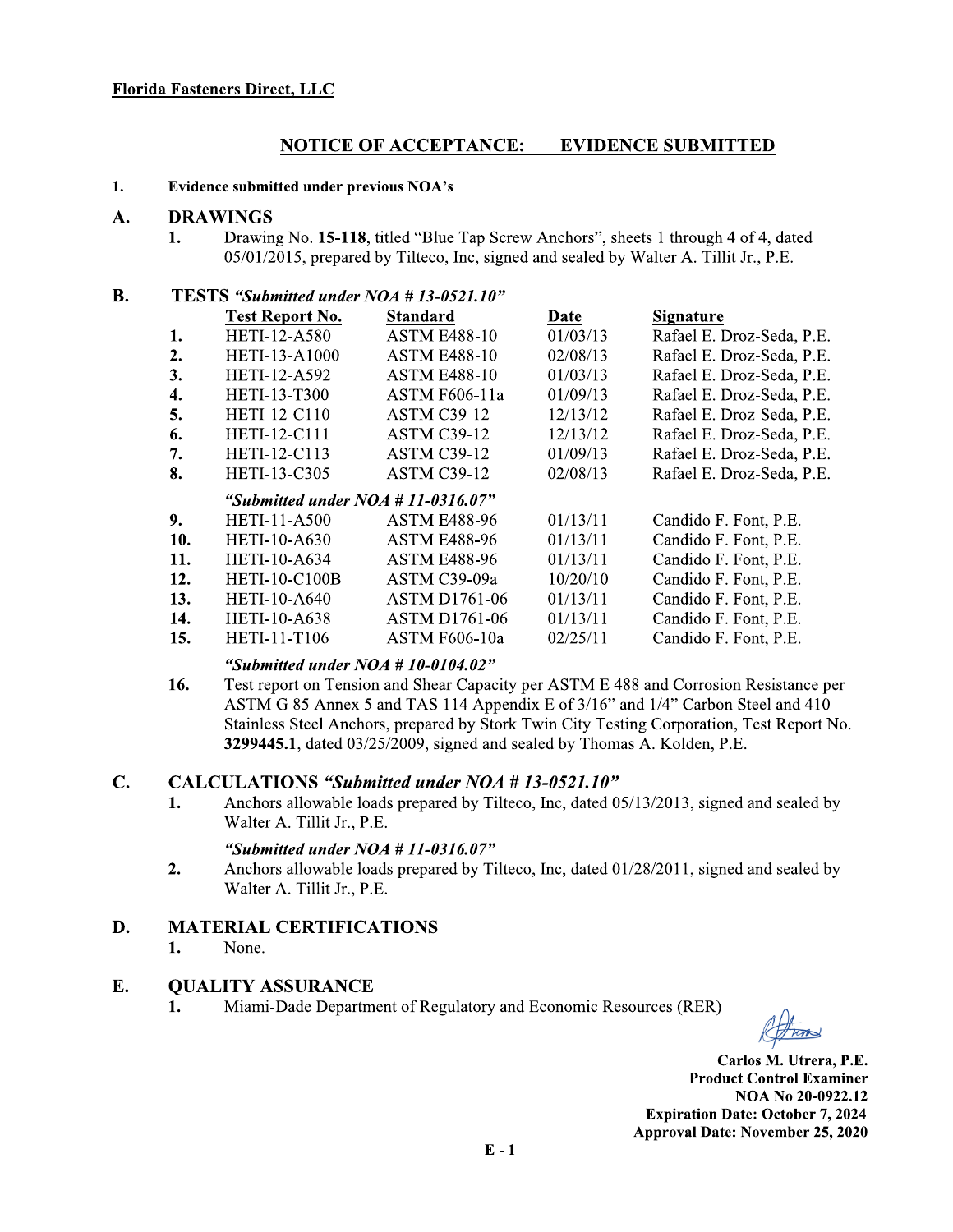#### **NOTICE OF ACCEPTANCE: EVIDENCE SUBMITTED**

#### F. **STATEMENTS**

Statement letter of code conformance to the 5<sup>th</sup> edition (2014) FBC issued by Tilteco, 1. Inc, dated 05/01/2015, signed and sealed by Walter A. Tillit Jr., P.E.

## "Submitted under  $NOA$  # 13-0521.10"

- $2.$ Statement letter of no financial interest issued by Tilteco, Inc, dated 03/19/2013, signed and sealed by Walter A. Tillit Jr., P.E.
- Distributor agreements dated 09/17/2012 and 04/11/2013. 3.
- Articles of organization dated 08/15/2012.  $\overline{4}$ .

#### $2.$ Evidence submitted under NOA #19-0829.09

#### A. **DRAWINGS**

Drawing No. 17-242, titled "Blue Tap Screw Anchors", sheets 1 through 4 of 4, dated 1. 08/23/2017, prepared by Tilteco, Inc, signed and sealed by Walter A. Tillit Jr., P.E.

#### **B. TESTS**

1. None.

#### $\mathbf{C}$ . **CALCULATIONS**

1. None.

#### D. **MATERIAL CERTIFICATIONS**

#### 1. None.

#### E. **QUALITY ASSURANCE**

Miami-Dade Department of Regulatory and Economic Resources (RER) 1.

#### **STATEMENTS** F.

Statement letter of code conformance to the  $6<sup>th</sup>$  edition (2017) FBC issued by Tilteco, 1. Inc, dated 08/21/2019, signed and sealed by Walter A. Tillit Jr., P.E.

Carlos M. Utrera, P.E. **Product Control Examiner** NOA No 20-0922.12 **Expiration Date: October 7, 2024 Approval Date: November 25, 2020**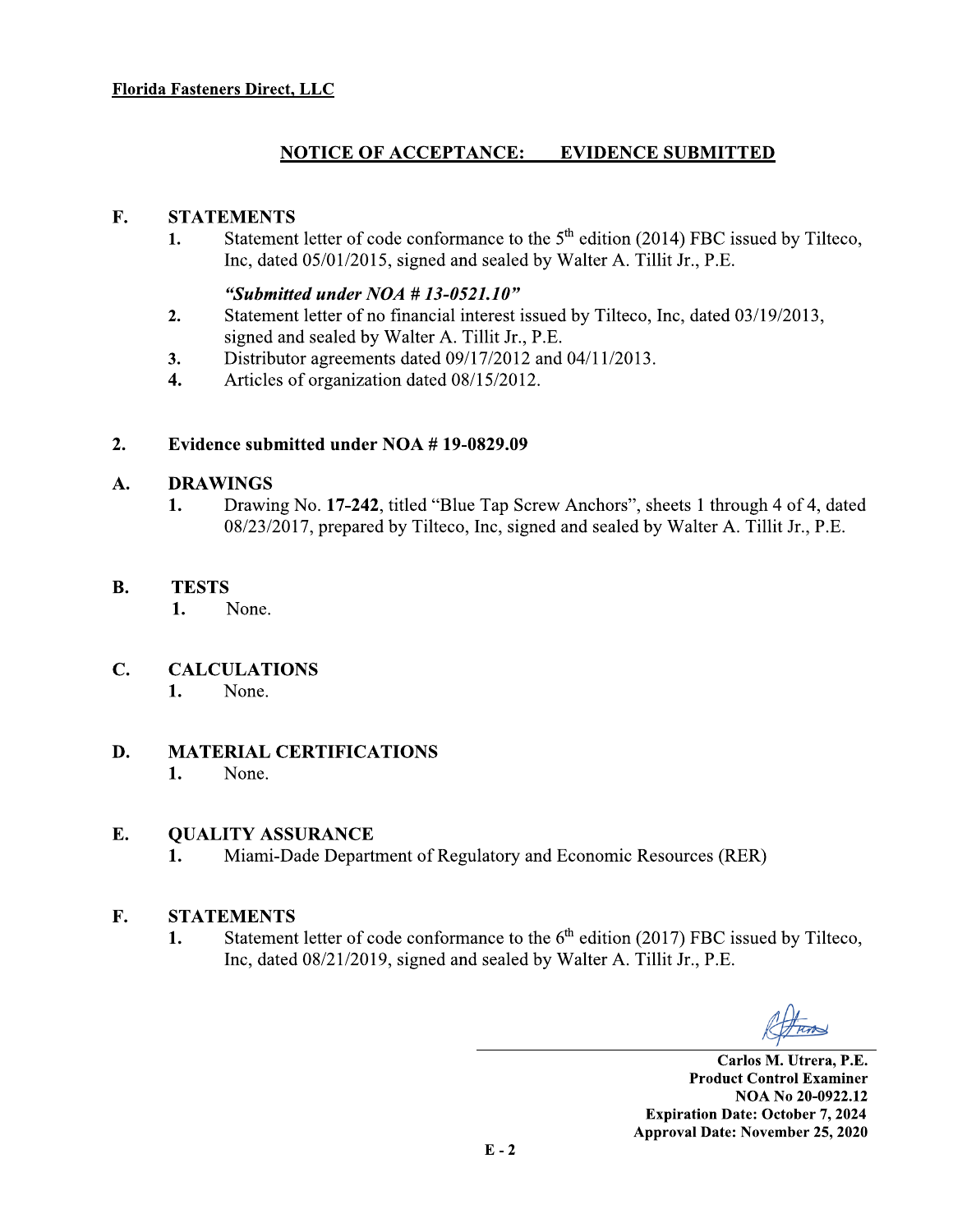#### **NOTICE OF ACCEPTANCE: EVIDENCE SUBMITTED**

#### $3.$ New evidence submitted

#### A. **DRAWINGS**

1. Drawing No. 20-260, titled "Blue Tap Screw Anchors", sheets 1 through 4 of 4, dated 08/24/2020, prepared by Tilteco, Inc, signed and sealed by Walter A. Tillit Jr., P.E.

#### **B. TESTS**

1. None.

#### $\mathbf{C}$ . **CALCULATIONS**

None. 1.

#### D. **MATERIAL CERTIFICATIONS**  $1.$

None.

#### E. **QUALITY ASSURANCE**

1. Miami-Dade Department of Regulatory and Economic Resources (RER)

#### F. **STATEMENTS**

Statement letter of code conformance to the  $7<sup>th</sup>$  edition (2020) FBC issued by Tilteco, 1. Inc, dated 08/24/2020, signed and sealed by Walter A. Tillit Jr., P.E.

Carlos M. Utrera, P.E. **Product Control Examiner** NOA No 20-0922.12 **Expiration Date: October 7, 2024 Approval Date: November 25, 2020**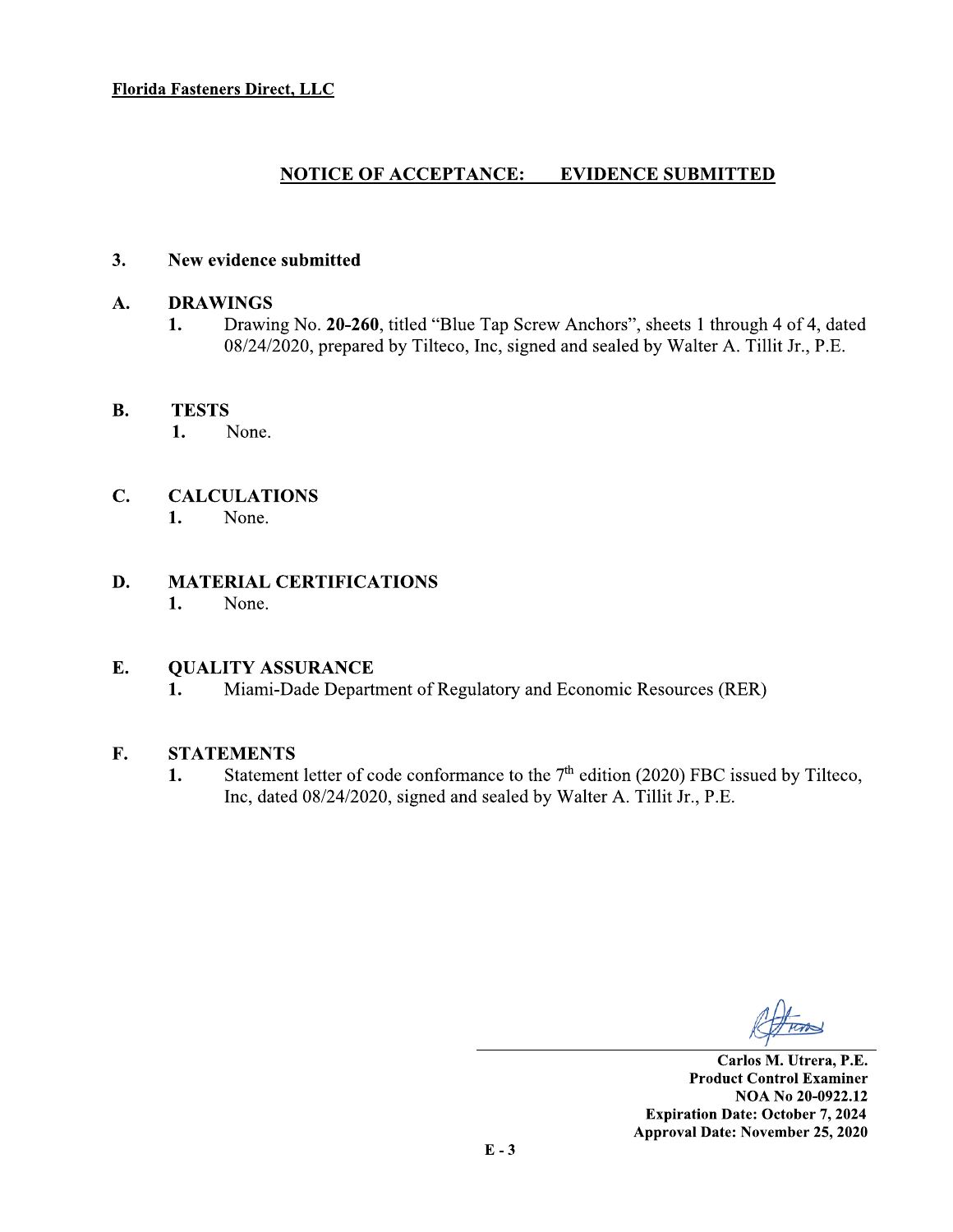| COATED CARBON STEEL SCREW ANCHOR (3), (6) FOR A GIVEN SUBSTRATE (4) |                                                                |
|---------------------------------------------------------------------|----------------------------------------------------------------|
|                                                                     |                                                                |
|                                                                     |                                                                |
|                                                                     |                                                                |
|                                                                     |                                                                |
|                                                                     |                                                                |
|                                                                     |                                                                |
|                                                                     |                                                                |
|                                                                     |                                                                |
|                                                                     | r a r chluit an currachais curriculat a colorais ilean -in col |
|                                                                     |                                                                |
|                                                                     |                                                                |
| <b>PAL INE</b>                                                      | <b>NUS CLITIS</b>                                              |
|                                                                     |                                                                |
| OAD FOR                                                             |                                                                |
| $\frac{1}{2}$                                                       |                                                                |

|                                                               | <b>SIAND</b> | MVVM | <b>AOTIOH</b><br>NO IO | CONCRETE | I CONCRETE | ONCRETE   CONCRETE |  |  |
|---------------------------------------------------------------|--------------|------|------------------------|----------|------------|--------------------|--|--|
| D FOR ALL MODEL NUMBERS & PREFIXES INDICATED ON SHEETS 3 & 4. |              |      |                        |          |            |                    |  |  |

|                                                                  |                             |                  | ŧ               | ł             |                 |                | I                  | I               |              | 133                  | 133          | ł              | ŧ       | ı            |
|------------------------------------------------------------------|-----------------------------|------------------|-----------------|---------------|-----------------|----------------|--------------------|-----------------|--------------|----------------------|--------------|----------------|---------|--------------|
| $(C=0.46$ Min.) $(C=0.36$ Min.)<br>WOOD                          | <b>TENSION SHEAR</b>        | ı                | ı               | ł             | ł               | ı              | I                  | I               | 157          | 157                  | 157          | ł              | ł       | I            |
|                                                                  |                             | ł                | ı               | 1             | ı               | ł              | ı                  | ł               | $\mathbf{I}$ | 199                  | <b>991</b>   | ł              | I       | I            |
| WOOD                                                             | <b>TENSION  SHEAR</b>       | ł                | l               | ı             | ł               | ı              | I                  | I               | 257          | 257                  | 257          | ł              | ł       | ŧ            |
|                                                                  |                             |                  | 207             |               | ŧ               | $\frac{8}{1}$  | 258                | 304             | I            | ł                    | I            | 1              | ı       | ı            |
| $(1^{\circ}c=1974$<br>psi Min.)<br><b>MOTTOH</b><br><b>BLOCK</b> |                             |                  | 102             |               | ł               | 134            | 140                | 158             | I            | ı                    | ı            | ł              | ł       | ł            |
| CONCRETE<br>$(f'c=4295)$<br>psi Min.)                            | TENSION SHEAR TENSION SHEAR | ł                | ł               | 1             | ł               | ı              | ı                  | I               | ı            | 1                    | ı            | 148            |         | 453          |
|                                                                  |                             | ł                | ł               | ł             | ł               | 1              | 1                  | ł               | 1            | 1                    | ł            | 461            | ı       | 538          |
| CONCRETE<br>$(f'c = 2883$<br>psi Min.)                           | <b>TENSION SHEAR</b>        | ł                | ı               | ł             | I               | 1              | I                  | ł               | ı            | ı                    | I            | ဓ္ဌ            | f       | 371          |
|                                                                  |                             | I                | l               | ı             | ł               | 1              | ı                  | ł               | ı            | ı                    | $\mathbf{I}$ | 284            | ı       | 409          |
| CONCRETE                                                         | SHEAR ITENSION SHEAR        | ł                | ł               | ł             | f               | 1              | 1                  | I               | I            | ł                    | ı            | ဝ<br>စ         | 249     | 351          |
| $(f'c=2447$<br>psi Min.)                                         |                             | ł                | 1               | 1             | ł               | ı              | I                  | I               | I            | 1                    | I            | 284            | 292     | 366          |
| CONCRETE<br>(f'c=2000<br>psi Min.)                               |                             | $\overline{291}$ | 291             | 386           | 263             | i              | 263                | I               | 1            | I                    | 436          | l              | ł       | $\mathbf{I}$ |
|                                                                  | <b>TENSION</b>              | 125              | 187             | 228           | $\overline{5}$  | $\mathbf{I}$   | 214                | $\mathsf{I}$    |              | $\mathbf{I}$         | 317          | $\mathbf{I}$   | I       |              |
| <u>ក់</u>                                                        |                             |                  | $2 \frac{1}{4}$ |               | $\frac{2}{1/2}$ | $\mathbf{S}^*$ | $2^{1/2"$          | $3 \frac{3}{4}$ | 3/4          | $\ddot{\phantom{1}}$ | $2^{1/2"$    | $\ddot{\cdot}$ | $1/2$ " | 21/2"        |
| EMBEDMENT                                                        |                             |                  | $\frac{1}{4}$   | $\frac{1}{2}$ |                 |                | 1 / 4 <sup>n</sup> |                 |              | 1/2"                 |              |                | 2.08"   |              |
| ANCHOR                                                           |                             | BT3H             |                 | <b>BT3C</b>   |                 |                |                    | <b>BT4H</b>     |              | <b>BT4C</b>          | <b>BT4T</b>  |                |         |              |



\* SEE GENERAL NOTE 9

JSN LON OG : -

DETAIL 1 (SIM.)

SUBSTRATE

FIXTURE WINDOWN  $\Gamma$  /  $\ell$  /  $\ell$ 

 $\begin{bmatrix} 1 \\ 1 \\ 1 \end{bmatrix}$  $\int$ 

DETAIL 1

FIXTURE- $\frac{1}{\bot}$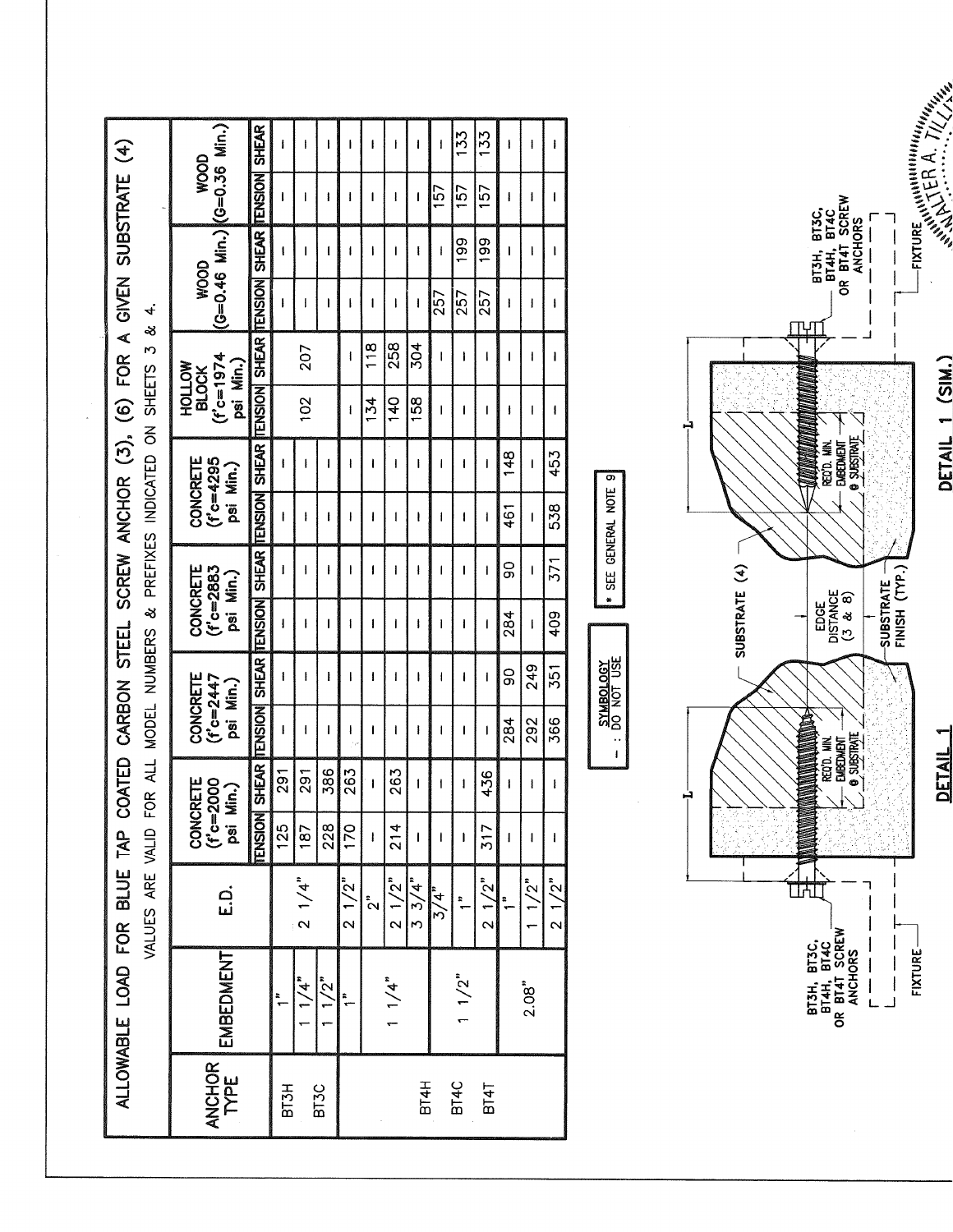| <b>BLOCK</b><br>$(f^{\circ}c = 2000$<br>$\mathbf{I}$<br>$\mathbf{1}$<br>1<br>psi Min.)<br>TENSION<br>CONC.<br>286<br>122<br>125<br>$\pmb{ }$<br>1<br>$\mathbf{I}$<br><sup>1</sup><br>$\mathbf{I}$<br>SHEAR<br>508<br>50<br>$\mathbf{I}$<br>$\mathbf{I}$<br>l<br>CONCRETE<br>$(1^{\circ}c = 4900$<br>ł<br>I<br>psi Min.)<br>TENSION<br>469<br>640<br><b>SHEAR</b><br>œ<br>494<br>146<br>SEE GENERAL NOTE<br>CONCRETE<br>(f'c=2890<br>I<br>1<br>psi Min.)<br>TENSION<br>425<br>533<br>ł<br>ł<br>ł<br>ı<br>×<br><b>SHEAR</b><br>419<br>133<br>CONCRETE<br>(f'c=2170<br>J<br>1<br>$\mathbf{I}$<br>1<br>psi Min.)<br>SYMBOLOGY<br>DO NOT USE<br>TENSION<br><b>340</b><br>357<br>$\mathbf{1}$<br>1<br>$\overline{\phantom{a}}$<br>ł<br><br>$\frac{1}{2}$<br>/2"<br>$\mathbf{I}$<br>ن<br>ن<br>$\ddot{ }$<br>ំៃ<br>ំែ<br>$\ddot{\tilde{z}}$<br>$\ddot{\tilde{z}}$<br>$\tilde{\zeta}^*$<br>↩<br>م:<br>د<br>$\overline{ }$<br>$\mathbf{I}$<br>$\mathbf{I}$<br>$\mathbf{\sim}$<br>$\sim$<br>$1/2^{n}$<br>3/4"<br>1/2"<br>3/4"<br>$1/2$ "<br>$\frac{3}{4}$<br>$\frac{1}{2}$<br>2 <sup>1</sup><br>$\tilde{2}$<br>$\tilde{c}$<br>$\overline{\mathsf{C}}$<br>$\mathcal{L}$<br>$\mathcal{L}$<br>$\overline{\mathbf{C}}$<br>$\overline{\mathsf{C}}$<br>M<br>EMBEDMENT<br>1/4"<br>2.08"<br>$\tilde{c}$ | ب<br>SUBSTRATE (4)<br>ٻ<br>ANCHOR<br>BTS4H<br>BTS4C<br>BTS4T | 4.<br>ON SHEET<br>& PREFIXES INDICATED |         |
|--------------------------------------------------------------------------------------------------------------------------------------------------------------------------------------------------------------------------------------------------------------------------------------------------------------------------------------------------------------------------------------------------------------------------------------------------------------------------------------------------------------------------------------------------------------------------------------------------------------------------------------------------------------------------------------------------------------------------------------------------------------------------------------------------------------------------------------------------------------------------------------------------------------------------------------------------------------------------------------------------------------------------------------------------------------------------------------------------------------------------------------------------------------------------------------------------------------------------------------------------------------------------------------|--------------------------------------------------------------|----------------------------------------|---------|
| 206<br>294<br>274                                                                                                                                                                                                                                                                                                                                                                                                                                                                                                                                                                                                                                                                                                                                                                                                                                                                                                                                                                                                                                                                                                                                                                                                                                                                    |                                                              |                                        | GROUTED |
| <b>SHEAR</b>                                                                                                                                                                                                                                                                                                                                                                                                                                                                                                                                                                                                                                                                                                                                                                                                                                                                                                                                                                                                                                                                                                                                                                                                                                                                         |                                                              |                                        |         |
|                                                                                                                                                                                                                                                                                                                                                                                                                                                                                                                                                                                                                                                                                                                                                                                                                                                                                                                                                                                                                                                                                                                                                                                                                                                                                      |                                                              |                                        |         |
|                                                                                                                                                                                                                                                                                                                                                                                                                                                                                                                                                                                                                                                                                                                                                                                                                                                                                                                                                                                                                                                                                                                                                                                                                                                                                      |                                                              |                                        |         |
|                                                                                                                                                                                                                                                                                                                                                                                                                                                                                                                                                                                                                                                                                                                                                                                                                                                                                                                                                                                                                                                                                                                                                                                                                                                                                      |                                                              |                                        |         |
|                                                                                                                                                                                                                                                                                                                                                                                                                                                                                                                                                                                                                                                                                                                                                                                                                                                                                                                                                                                                                                                                                                                                                                                                                                                                                      |                                                              |                                        |         |
|                                                                                                                                                                                                                                                                                                                                                                                                                                                                                                                                                                                                                                                                                                                                                                                                                                                                                                                                                                                                                                                                                                                                                                                                                                                                                      |                                                              |                                        |         |
|                                                                                                                                                                                                                                                                                                                                                                                                                                                                                                                                                                                                                                                                                                                                                                                                                                                                                                                                                                                                                                                                                                                                                                                                                                                                                      |                                                              |                                        |         |
|                                                                                                                                                                                                                                                                                                                                                                                                                                                                                                                                                                                                                                                                                                                                                                                                                                                                                                                                                                                                                                                                                                                                                                                                                                                                                      |                                                              |                                        |         |
|                                                                                                                                                                                                                                                                                                                                                                                                                                                                                                                                                                                                                                                                                                                                                                                                                                                                                                                                                                                                                                                                                                                                                                                                                                                                                      |                                                              |                                        |         |
|                                                                                                                                                                                                                                                                                                                                                                                                                                                                                                                                                                                                                                                                                                                                                                                                                                                                                                                                                                                                                                                                                                                                                                                                                                                                                      |                                                              |                                        |         |
|                                                                                                                                                                                                                                                                                                                                                                                                                                                                                                                                                                                                                                                                                                                                                                                                                                                                                                                                                                                                                                                                                                                                                                                                                                                                                      |                                                              |                                        |         |
|                                                                                                                                                                                                                                                                                                                                                                                                                                                                                                                                                                                                                                                                                                                                                                                                                                                                                                                                                                                                                                                                                                                                                                                                                                                                                      |                                                              |                                        |         |
|                                                                                                                                                                                                                                                                                                                                                                                                                                                                                                                                                                                                                                                                                                                                                                                                                                                                                                                                                                                                                                                                                                                                                                                                                                                                                      |                                                              |                                        |         |
|                                                                                                                                                                                                                                                                                                                                                                                                                                                                                                                                                                                                                                                                                                                                                                                                                                                                                                                                                                                                                                                                                                                                                                                                                                                                                      |                                                              |                                        |         |
|                                                                                                                                                                                                                                                                                                                                                                                                                                                                                                                                                                                                                                                                                                                                                                                                                                                                                                                                                                                                                                                                                                                                                                                                                                                                                      |                                                              |                                        |         |
|                                                                                                                                                                                                                                                                                                                                                                                                                                                                                                                                                                                                                                                                                                                                                                                                                                                                                                                                                                                                                                                                                                                                                                                                                                                                                      |                                                              |                                        |         |
|                                                                                                                                                                                                                                                                                                                                                                                                                                                                                                                                                                                                                                                                                                                                                                                                                                                                                                                                                                                                                                                                                                                                                                                                                                                                                      |                                                              |                                        |         |

ပျပ။  $\overline{\mathbf{a}}$   $\in$   $\overline{\mathbf{a}}$   $>$  $\frac{1}{2}$  $\mathbf{a}$ 

മ ≟  $\mathbf{r}$   $\mathbf{I}$ J.  $\vec{b}$ 

 $\triangle$   $\circ$   $\circ$   $\alpha$   $\triangle$ S  $\mathbf{I}$  $\vec{f}$ 

 $\mathbf{I}$ 

≤ ≤ 2 ⋜ ゐび S  $\mathbf{a}$  $\vec{0}$  $\tilde{\mathcal{N}}$  ⋖

ANGEL A TULIS

 $\Gamma$  $\begin{array}{c} \rule{0pt}{2ex} \rule{0pt}{2ex} \rule{0pt}{2ex} \rule{0pt}{2ex} \rule{0pt}{2ex} \rule{0pt}{2ex} \rule{0pt}{2ex} \rule{0pt}{2ex} \rule{0pt}{2ex} \rule{0pt}{2ex} \rule{0pt}{2ex} \rule{0pt}{2ex} \rule{0pt}{2ex} \rule{0pt}{2ex} \rule{0pt}{2ex} \rule{0pt}{2ex} \rule{0pt}{2ex} \rule{0pt}{2ex} \rule{0pt}{2ex} \rule{0pt}{2ex} \rule{0pt}{2ex} \rule{0pt}{2ex} \rule{0pt}{2ex} \rule{0pt}{$  $\overline{\phantom{a}}$ 

J,

SUBSTRATE

BTS4H, BTS4C<br>--- OR BTS4T<br>SCREW ANCHORS

**ANTIQUE ANN**<br>- Regio, Min.<br>- Enedment -<br>- Dispension -

EDGE<br>DISTANCE<br>(3 & 8)

**BTS4H, BTS4C<br>OR BTS4T<br>SCREW ANCHORS** 

٦  $\mathbf{I}$ 

 $\frac{1}{1}$ 

 $\overline{\phantom{a}}$ 

FIXTURE- $\frac{1}{2}$ 

 $\infty$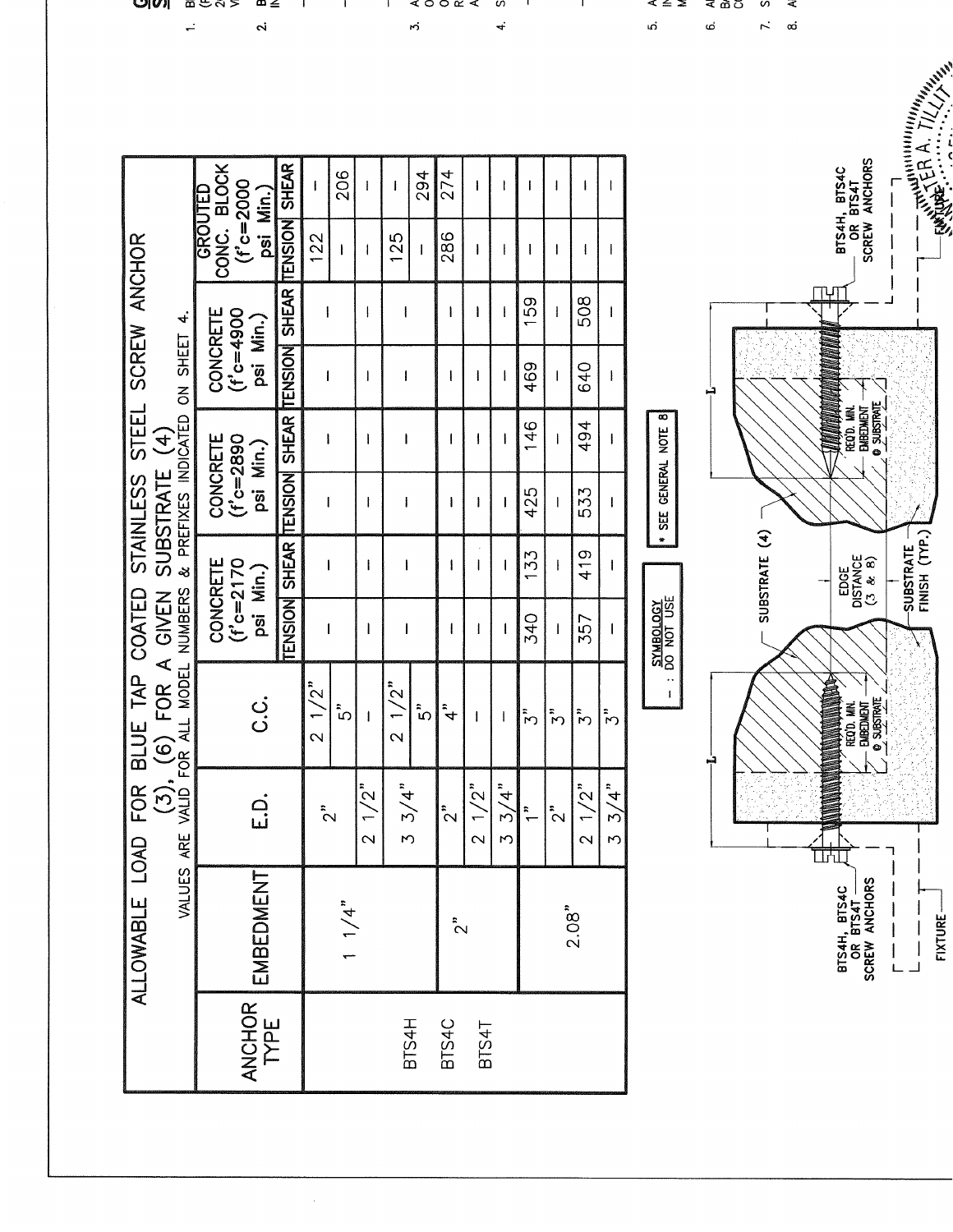